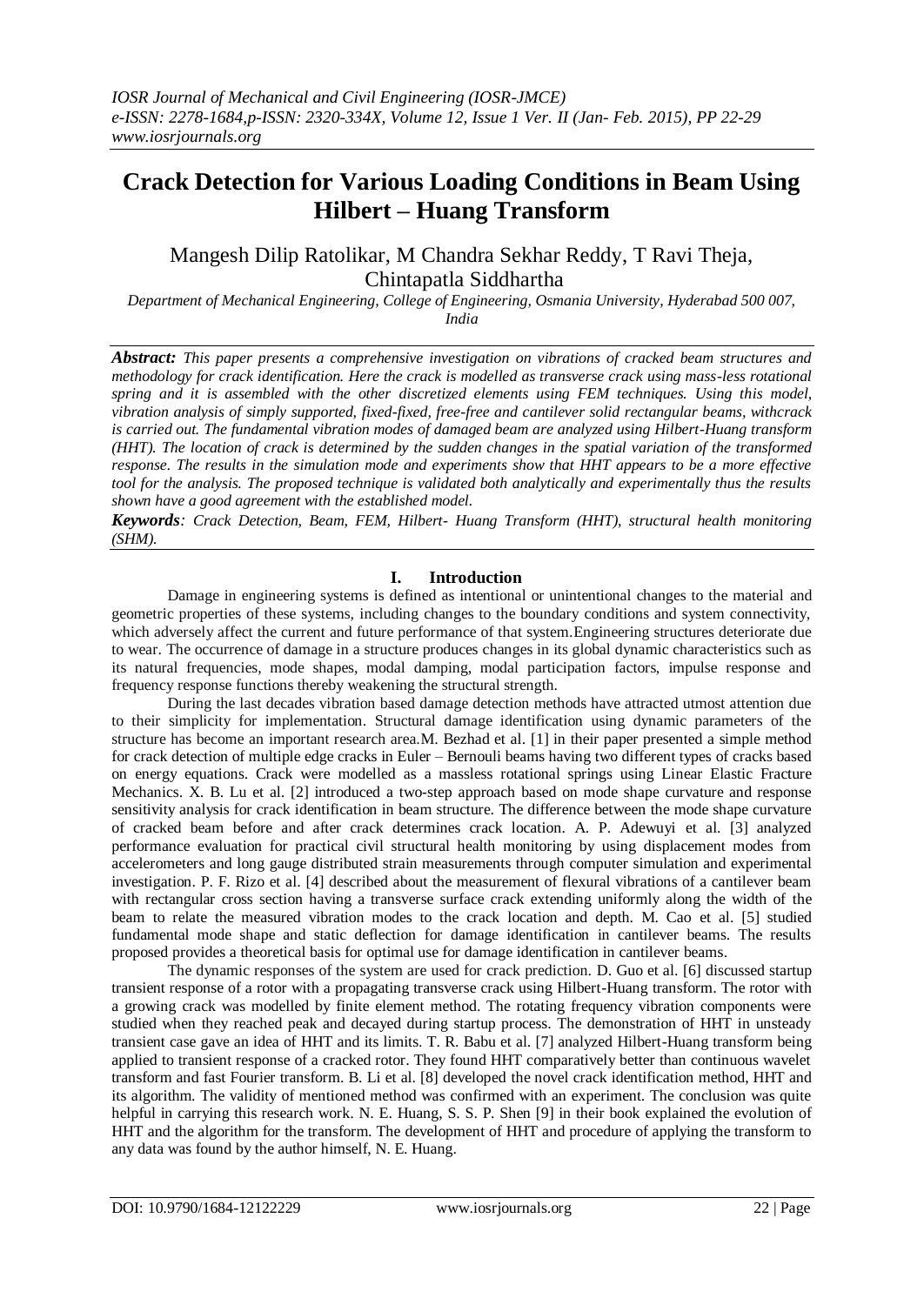In the current research, a number of research papers published till now have been studied, reviewed, and analyzed. It is felt that, the results presented by the researchers have not been utilized so far in a systematic way for engineering applications and much work is not done so far using Hilbert-Huang transform. A systematic attempt has been made in the present study to investigate the dynamic behavior of cracked beam structure using finite element analysis and experimental investigation for damage identification of cracked structure.

## **II. Crack - Model and Theory**

## **2.1 Finite element model for single-cracked beam and damage detection algorithm**

Beam is one of the most commonly used structural elements. It is a major part of many types of construction projects, be they residential, commercial or public buildings, bridges, and factories. It has also been observed that the presence of cracks in machine elements like beams also lead to operational problem as well as premature failure. A beam is a means of transferring energy; therefore any type of failure in one, such as fatigue cracks, causes serious damage to the system. The damage may lead to plant shutdown and great financial loss. Existence of structural damage in structural elements like beams and shafts leads to the modification of the vibration modes. Thus, an analysis of periodical frequency measurements can be used to monitor the structural condition. Since frequency measurements can be acquired at least cost and are reliable, the approach could provide an inexpensive structural assessment technique.

Considering the crack as a significant form of damage, its modeling is an important step in studying the behavior of damaged structure. Knowing the effect of crack on stiffness, a beam or shaft can be modeled using either Euler-Bernoulli or Timoshenko beam theories. The beam boundary conditions are used along with the crack compatibility relations to derive the characteristic equation. Using finite element technique beam was modelled in MATLAB®. Following parameters were used density, Young's modulus, length of beam, area and moment of inertia to compute element stiffness matrix and element mass matrix.

|         | $[k]$ <sup>e</sup> = $(E^*I)/Ie^3[12]$            |         | 6le          | $-12$ | 6le:     |
|---------|---------------------------------------------------|---------|--------------|-------|----------|
| 6le     | $4le^2$                                           | $-6le$  | $2le^2$ ;    |       |          |
| $-12$   | $-6le$                                            | 12      | $-6le;$      |       |          |
| 6le     | $2le^2$                                           | $-6le$  | $4le^2$ ];   |       |          |
|         | $[m]$ <sup>e</sup> = ( $\rho$ *A*le)/420[156 22le |         |              | 54    | $-13le;$ |
| 22le    | $41e^2$                                           | 13le    | $-3le2$ ;    |       |          |
| 54      | 13le                                              | 156     | $-22$ le;    |       |          |
| $-13le$ | $-3le2$                                           | $-22le$ | $4le^{2}$ ]; |       |          |

where, 'k' is element stiffness matrix, 'E' is Young's modulus, 'I' is moment of inertia, 'le' is element length, 'A' is area of cross section, 'ρ' represents density of material and 'e' represents the element number.

Hereafter, the crack is taken into consideration while assembling the global stiffness matrix. A massless spring was designed as an equivalent of crack [10]. The stiffness matrix of spring is considered according to one rule, if the crack is considered at the end of one element or taken at the starting of successive element, based upon the occurrence appropriate variables are assigned 'ejA' or 'ekA'. 'ejA' is presumed if the crack is considered at the end of the beam and 'ekA' is presumed if the crack is modelled at the beginning of succeeding beam, in case of single crack, as only one crack exists, if either of the variable is assigned some value other is taken as zero. Next, 'factr $A = 2*E*I/(ie^3*(1 + 4*eiA + 4*eiA + 12*eiA*ekA))$ ' is computed, it is considered separately in order to avoid confusion in matrix assembling. Other variables are calculated based on the value of 'ejA' and 'ekA', those are mentioned below:

| $ej2=1+2*ejA;$ |                   |                                                                    |                  |
|----------------|-------------------|--------------------------------------------------------------------|------------------|
| $ek2=1+2*ekA;$ |                   |                                                                    |                  |
|                |                   |                                                                    |                  |
| 6*ejkA         |                   | $-6$ *ejk $A$                                                      | $3*le*ej2$       |
| $2*le^2*ek3$   | $-3*le*ek2$       | $le^{2}2$                                                          |                  |
| $-3*le*ek2$    | 6*ejkA            | $-3*le*ei2$                                                        |                  |
| $le^{2}2$      |                   |                                                                    |                  |
|                | $ejkA=1+ejA+ekA;$ | $ej3=1+3*ejA;$<br>$ek3=1+3*ekA;$<br>$3*$ le $*$ ek2<br>$-3*le*ei2$ | $2*le^2+e^2$   : |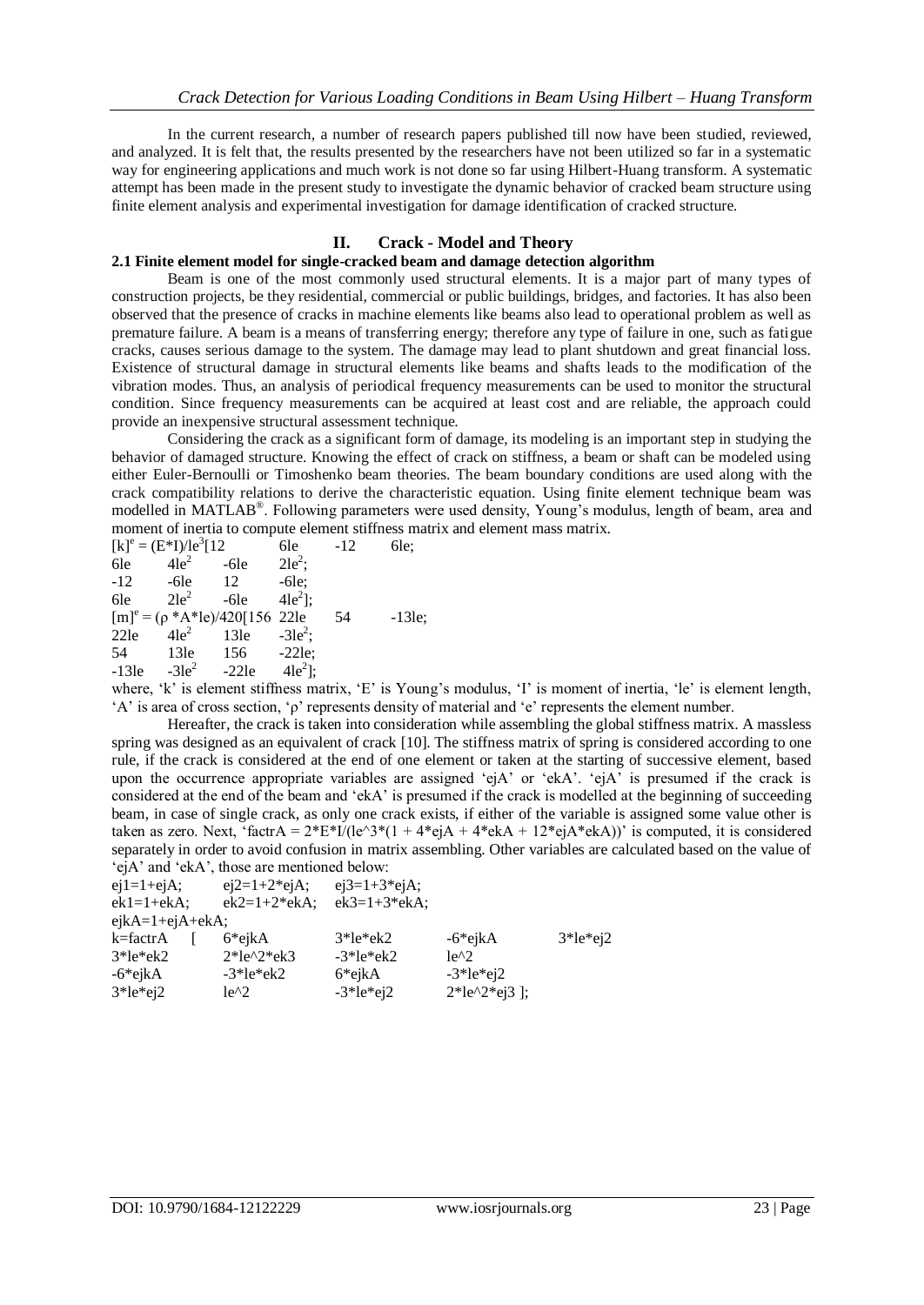

**Figure 1:** model for single crack

(where, 'W' is the width of the beam, 'l<sub>1</sub>' is the distance of crack from one end and 'k<sub>1</sub>' is the stiffness of the spring assumed)

The element stiffness matrix is later assembled into global stiffness matrix according to the order of elements discretized. In broad-spectrum the value of damping that is considered for general purpose computation was considered in this case as well, damping coefficient was assumed as 0.01 N-S/m. Then the final equation is assembled as  $m\ddot{x} + c\dot{x} + kx = F\sin(\omega t)$ 

The equation thus obtained is of higher order and becomes a herculean task to solve a modestly large matrix. Thus, according to the type of support conditions applied to the beam, equivalent boundary conditions are imposed. For diverse supporting condition different type of boundary conditions are applicable.<br>Consider a beam element of unit length and two nodes at the end.





Here, 'V' represents the vertical displacement and 'θ' represents rotation, both are combined and represented as nodal displacement vector. Thus, in case of boundary condition either of the term is chosen accordingly to solve the equation. The type of constraints applied are as follows:

- $\overline{\phantom{a} \overline{\phantom{a}}}$  Free free: no constraint at any node. The beam can rotate and displace freely.
- Fixed free: both displacement and rotation are zero at fixed node.  $V_1=0$  and  $\theta_1=0$ .
- Fixed –fixed: both displacement and rotation at first and last node are zero.  $V_1=0$  and  $\theta_1=0$  and  $V_2=0$  and  $\theta_2=0$
- Simple supported: Displacement at initial node is zero and rotation at last node is zero. V<sub>1</sub>=0 and  $\theta_2$ =0

From the above formulation, the matrix size gets bigger and bigger once the user chooses high number of elements, thereby, integration becomes time consuming when the bandwidth of the matrices becomes large. To improve the computational efficiency, the governing differential equation is transformed into a convenient form by mode superposition method, thereby reducing the bandwidth of the matrix. The differential equations gets decoupled from each other and each of the differential equation is of the second order (linear) and hence it is easy to get their solutions in the closed form.

From the governing differential equation given by,

 $[M]\ddot{x} + [C]\dot{x} + [K]x = F\sin(\omega t)$  ------ 1

{where [M] is mass matrix, [C] is damping matrix and [K] is global stiffness matrix of size n x n.} if  $[u] = [X][p]$ **-** 2

{where [X] is matrix of size n x m of the first m eigen vector  $(m < n)$  and [p] is a generalized displacement vector of size m x 1.}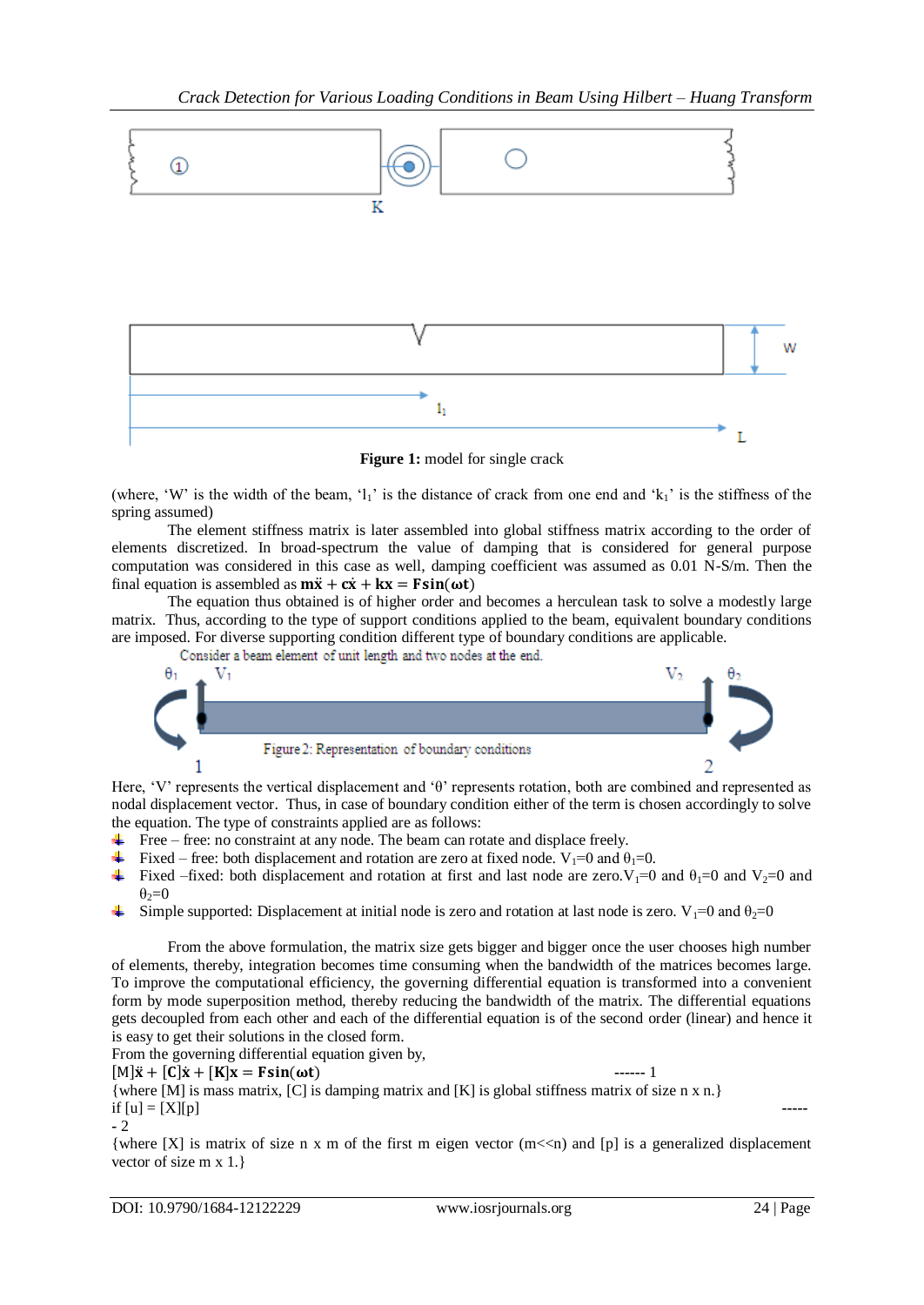then, substituting equation 2 in equation 1 and pre-multiplying with  $[X]^{T}$ , we obtain,  $\ddot{p}_1 + 2\xi_1 \omega_1 p_1 + \omega_1^2 \ddot{p}_1 = \hat{f}_1(t)$ 

$$
\ddot{p}_2 + 2\xi_2 \omega_2 p_2 + \omega_2^2 p_2 = \hat{f}_2(t) \qquad \qquad \text{---}4
$$
\n
$$
\ddot{p}_3 + 2\xi_3 \omega_3 p_3 + \omega_3^2 p_3 = \hat{f}_3(t) \qquad \qquad \text{---}4
$$
\n
$$
\ddot{p}_3 + 2\xi_3 \omega_3 p_3 + \omega_3^2 p_3 = \hat{f}_3(t) \qquad \qquad \text{---}5
$$

 $\ddot{p}_{m} + 2\xi_{m}\omega_{m}p_{m} + \omega_{m}^{2}p_{m} = \widehat{f_{m}}(t)$  ------ 6

{as  $[X]^T[M][X]$  is a diagonal matrix of size (m x m) with unity in the principal diagonal,  $[X]^T[C][X]$  is a diagonal matrix of size m x m whose diagonal elements are  $2\xi_i\omega_i p_i$  (i = 1, 2, 3.., m), [X]<sup>T</sup>[K][X] is a diagonal matrix with  $\omega_1^2, \omega_2^2, \dots, \omega_n^2$  (square of natural frequency) in the diagonal and lastly, [X]<sup>T</sup>[F (t)] of size m x 1 has its elements as  $\hat{f}_1(t)$ ,  $\hat{f}_2(t)$  ...,  $\hat{f}_m(t)$ 

When the system is excited, it responds in one or more of its natural modes of vibration, but, as the fundamental modes predominates, other higher order modes are neglected. By choosing 'm' modes only, we are restricting the contribution to first 'm' modes assuming that the rest do not contribute to the response. Thus impact of only first, second and third mode is only considered here.

### **2.2 Hilbert – Huang Transform**

Hilbert-Huang Transform (HHT) is an algorithm in which the fundamental part is the empirical mode decomposition (EMD) method. Using the EMD method, any complicated data set can be decomposed into a finite and often small number of components, which is a collection of intrinsic mode functions (IMF).

An IMF represents a generally simple oscillatory mode as a counterpart to the simple harmonic function. By definition, an IMF is any function with the same number of extreme points and zero crossings or at most differ by one in whole data set, and with its envelopes being symmetric with respect to zero or mean value of the envelope defined by local maxima and the envelope defined by the local minima is zero at every point, IMF is complete, adaptive and orthogonal representation.

This decomposition method operating in the time domain is adaptive and highly efficient. Since the decomposition is based on the local characteristic time scale of the data, it can be applied to nonlinear and nonstationary processes.

The EMD algorithm can be summarized as follows:

- 1. Initialize  $r_0 = x(t)$  and  $i = 1$ ;
- 2. Extract the  $i<sup>th</sup> IMF$
- a. initialize  $h_{i(k-1)} = r_i$ ,  $k = 1$ ;
- b. extract the local maxima and local minima of  $h_{i(k-1)}$ ;
- c. interpolate the local maxima and minima by cubic spline to form upper and lower envelopes of  $h_{i(k-1)}$ ;
- d. calculate mean  $m_{i(k-1)}$  of the upper and lower envelopes of  $h_{i(k-1)}$ ;
- e. let  $h_{ik} = h_{i(k-1)} m_{i(k-1)}$ ;
- f. if  $h_{ik}$  is IMF then set IMF<sub>i</sub> =  $h_{ik}$ , else go to step 'b' with  $k = k + 1$ ;
- 3. Define  $r_{i+1} = r_i IMF_i;$
- 4. If  $r_{i+1}$  still has two extreme points then go to step '2' else decomposition process is completed with  $r_{i+1}$  as residue of the signal.

After obtaining IMF, Hilbert transform is applied to each IMF data, Hilbert transform is defined as the convolution of a signal  $x(t)$  with 1/t and can emphasize the local properties of  $x(t)$ , as follows:

 $y(t) = \frac{P}{\Pi} \int_{-\infty}^{\infty} \frac{x(\tau)}{t-\tau}$ ∞  $\frac{x(t)}{-\infty}$  {where 'P' is the Cauchy principal value}

t−τ Coupling  $x(t)$  with  $y(t)$ , we get analytic signal  $z(t)$  as:

 $Z(t) = x(t) + iy(t) = a(t)e^{i\varphi(t)}$  {where,  $a(t) = [x(t) + y(t)]^{1/2}$  and  $\varphi(t) = \arctan(y(t)/x(t))$ }

a(t) is the instantaneous amplitude of  $x(t)$  and  $\varphi(t)$  is the instantaneous phase of  $x(t)$ .

2.3. Assumptions and limitations of present study

Certain assumptions are made in the present analysis while treating joint dynamics. They are:

1) Each layer of the beam undergoes the same transverse deflection.

2) There is no displacement and rotation of the beam at the clamped end.

3) The crack is non propagating crack.

### **III. Numerical results**

Results involve calculation of natural frequencies and rotational mode shapes for cantilever beam, simply supported beam, free – free beam and fixed – fixed beam. The first, second and third natural frequencies corresponding to various crack locations are calculated. The fundamental normalized rotational mode shapes for transverse vibration of cracked beams are plotted and compared. All the HHT plots show the results for discretized elements. When the element length (le) is multiplied with the total number of elements (N), we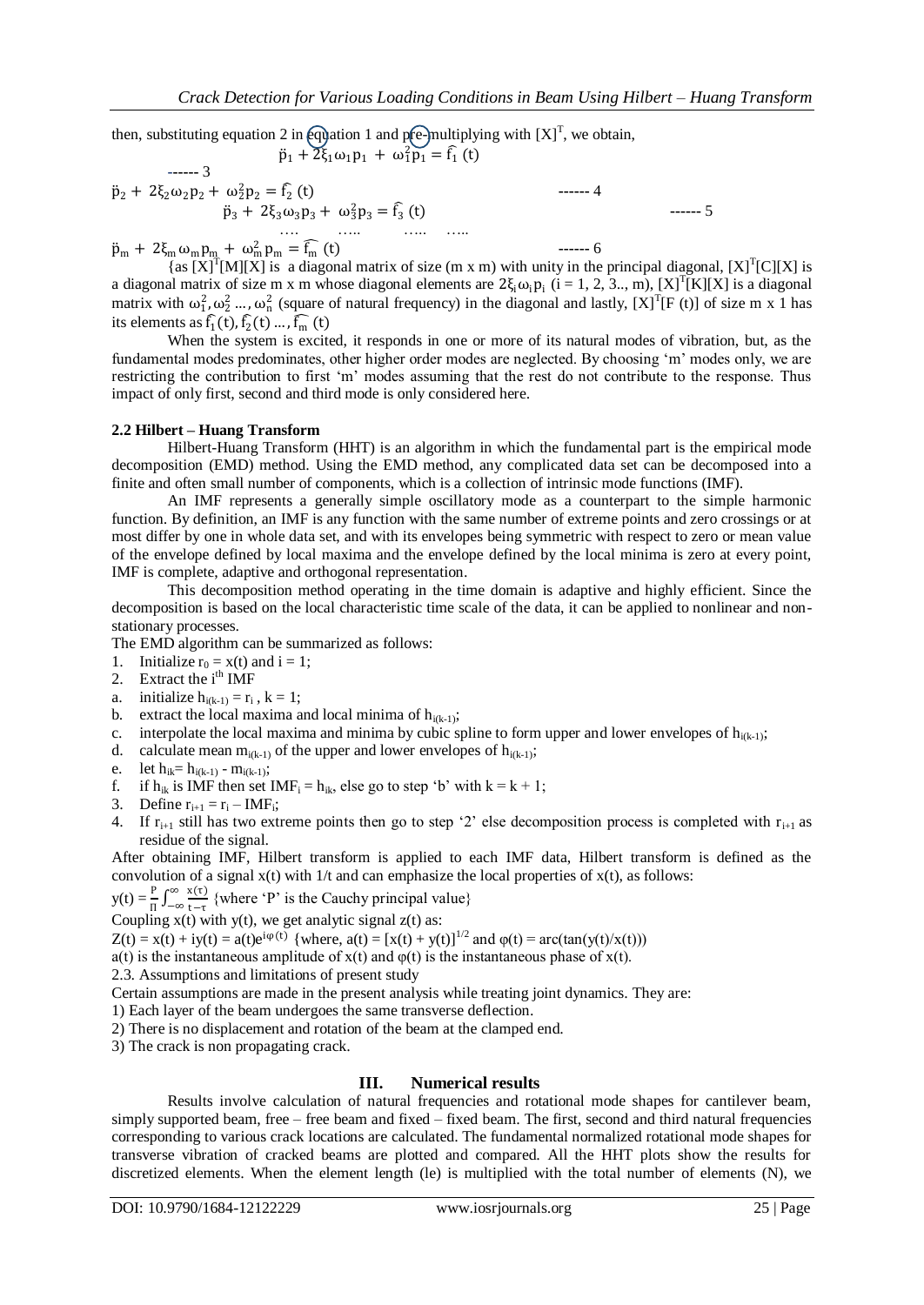obtain the total length (L) of the beam or alternatively, if the cracked element number is found out, then by multiplying the element length (le) we obtain the distance from either end. **3.1.1 Free - Free Beam (single crack)** 



Input conditions: Aluminum beam E= 6.9e10 Pa, I= 160e-12 m<sup>4</sup>, L = 0.6m, A= 12e-5m<sup>2</sup>, rho=2600 Kg/m<sup>3</sup>, le = 0.015m, N = 40, Crack location is at  $18^{th}$  element,  $\omega_1 = 170.8$  rad/sec,  $\omega_2 = 480.9$ rad/sec, Figure 3: first mode shape of single cracked Figure 4: second mode shape of single

crackedfree - freebeam free – free beam

Figure 5: third mode shape of single cracked free - free Figure 6: HHT plot of first mode of single cracked free –beam free beam

This proves the location of crack at  $18<sup>th</sup>$  element in HHT plot or alternatively, from the element length it can be concluded that the location is 0.27m from left end.

## **3.1.2 Cantilever Beam (single crack)**

Input conditions Aluminum beam E= 6.9e10 Pa, I= 312.5e-12 m<sup>4</sup>, L = 0.4m, A= 15e-5m<sup>2</sup>, rho=2600 Kg/m<sup>3</sup>, le  $= 0.01$ m, N = 40, $\omega_1$ =126.6 rad/sec,  $\omega_2$ = 1019.9rad/sec,  $\omega_3$ =2523.4 rad/sec, crack is present at element no 10, Figure 7: first mode shape of a single cracked Figure 8: second mode shape of a single cracked cantilever beam cantilever beam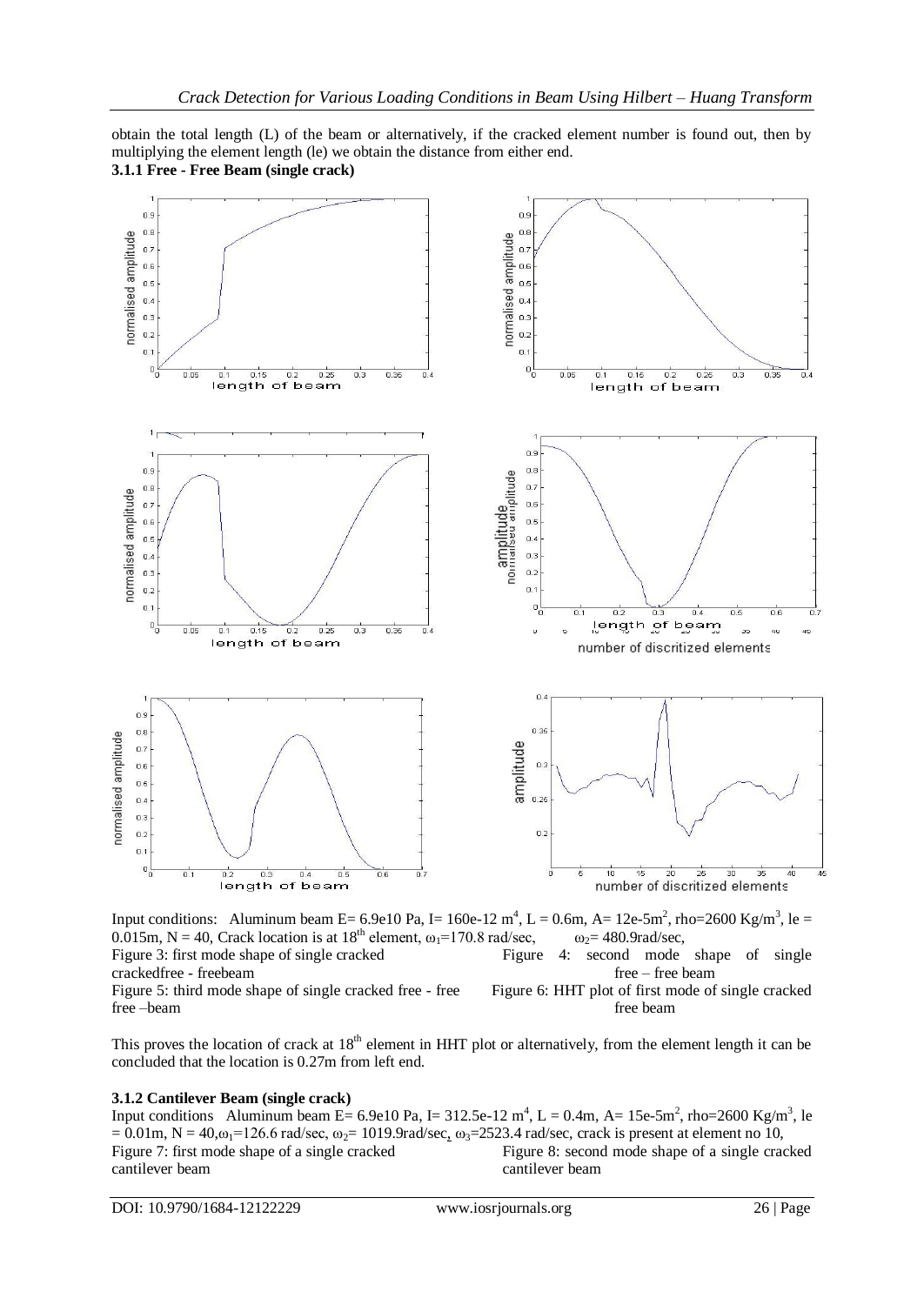

cracked beam cantilever beam

The presence of crack is clearly visible at element 10 in HHT plot. The corresponding location of crack is 0.1m from left side.

#### **3.1.3 Fixed - Fixed Beam (single crack)**

Input conditions: Aluminum beam E= 6.9e10 Pa, I= 312.5e-12  $m^4$ , L = 0.4m, A= 15e-5m<sup>2</sup>, rho=2600 Kg/m<sup>3</sup>, le = 0.01m, N = 40,  $\omega_1$ =1025.733 rad/sec,  $\omega_2$ = 2642.52rad/sec,  $\omega_3$ =5355.328 rad/sec, crack is present at 15<sup>th</sup>



element.

cracked beam single cracked beam

Figure 13: third mode shape of fixed – fixed single cracked Figure 14: HHT of first mode of single cracked fixed beam – fixed beam – fixed beam – fixed beam – fixed beam – fixed beam – fixed beam – fixed beam – fixed beam – fixed beam – fixed beam – fixed beam – fixed beam – fixed beam – fixed beam – fixed beam – fixed beam – f



Figure 11: first mode shape of fixed – fixed Figure 12: second mode shape of fixed – fixed single



#### **3.1.4 Simply supported (single crack beam)**

Input conditions Aluminum beam E= 6.9e10 Pa, I= 160e-12 m<sup>4</sup>, L = 0.6m, A= 12e-5m<sup>2</sup>, rho=2600 Kg/m<sup>3</sup>, le = 0.01m, N = 40,  $\omega_1$  = 72.2 rad/sec,  $\omega_2$  = 444.3 rad/sec,  $\omega_3$  = 1274.1 rad/sec. the crack is present at 20<sup>th</sup> element.<br>Figure 15: first mode shape of single cracked<br>Figure 16: second mode shape of single crack Figure 16: second mode shape of single cracked simply simplysupported beam<br>Figure 17: third mode shape of simply supported single<br>Figure 18: HHT plot of first mode of simply Figure 17: third mode shape of simply supported single supported beam supported beam supported single cracked beam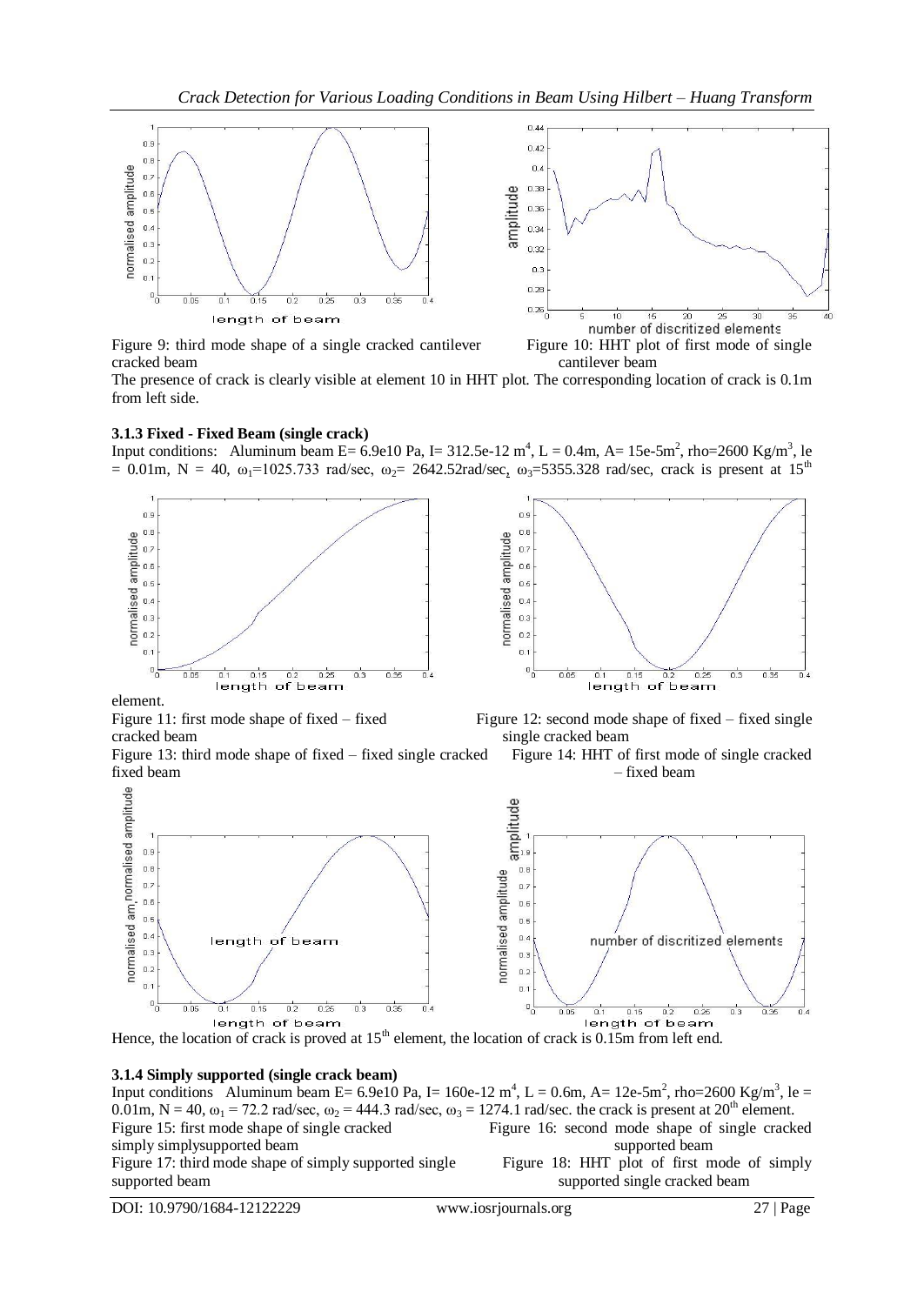Thus, the crack can be comfortably located at  $20<sup>th</sup>$  element. The location of crack is 0.2m from the left end.

#### **3.2 Experimental Results**

The pictorial view of experimental setup is shown in pictures. A free- free beam is suspended with the aid of a support. Accelerometers are firmly placed on the beam which in turn are connected to SCADA, this leads to computer that uses LMS test lab software for vibration analysis.

The piezoelectric transducers have a micro integrated circuit present which converts the measured force into voltage. This voltage signal when received by SCADA undergoes three stage process, firstly it is amplified, then later the analog signal is converted into digital signal, and lastly, an on-board computer in the SCADA applies fast Fourier transform to the digital signal and this input is given to a computer connected to the SCADA. The computer coupled to SCADA uses LMS test lab software to view the fast Fourier transform and extract vibration modes from it. The beam is excited with the help of a vibration exciter, an impact hammer. The natural frequencies are measured from the function generator at the point of resonance under the excitation. The specimen is allowed vibrate under  $1<sup>st</sup>$ and 2nd mode of vibration. The corresponding amplitudes from the experimental results are recorded in computer along the length of the beam. Experimental results for natural frequency,



**Figure 19:** Experimental set up

mode shape and frequency response functions (FRF) of transverse vibration at various locations along the length of the beam are recorded.

3.2.1 Free – Free Beam (single crack)

Input conditions: Aluminum beam E= 6.9e10 Pa, I= 160e-12  $m^4$ , L = 0.6m, A= 12e-5m<sup>2</sup>, rho=2600  $\text{Kg/m}^3$ , $\omega_1$ =170.177 rad/sec,  $\omega_2$ = 471.258rad/sec, the crack is present at 4<sup>th</sup> node

Figure 20: first mode shape of a single crack Figure 21: second mode shape of a single crack free - free beamfor experim ental case free - free beam for experimental case

Figure 22: HHT plot of first mode of a singlecracked free- free beam for experimental case Thus, the crack can be comfortably located at  $4<sup>th</sup>$  node from the HHT plot. The crack is at 300mm from the left





number of discritized elements